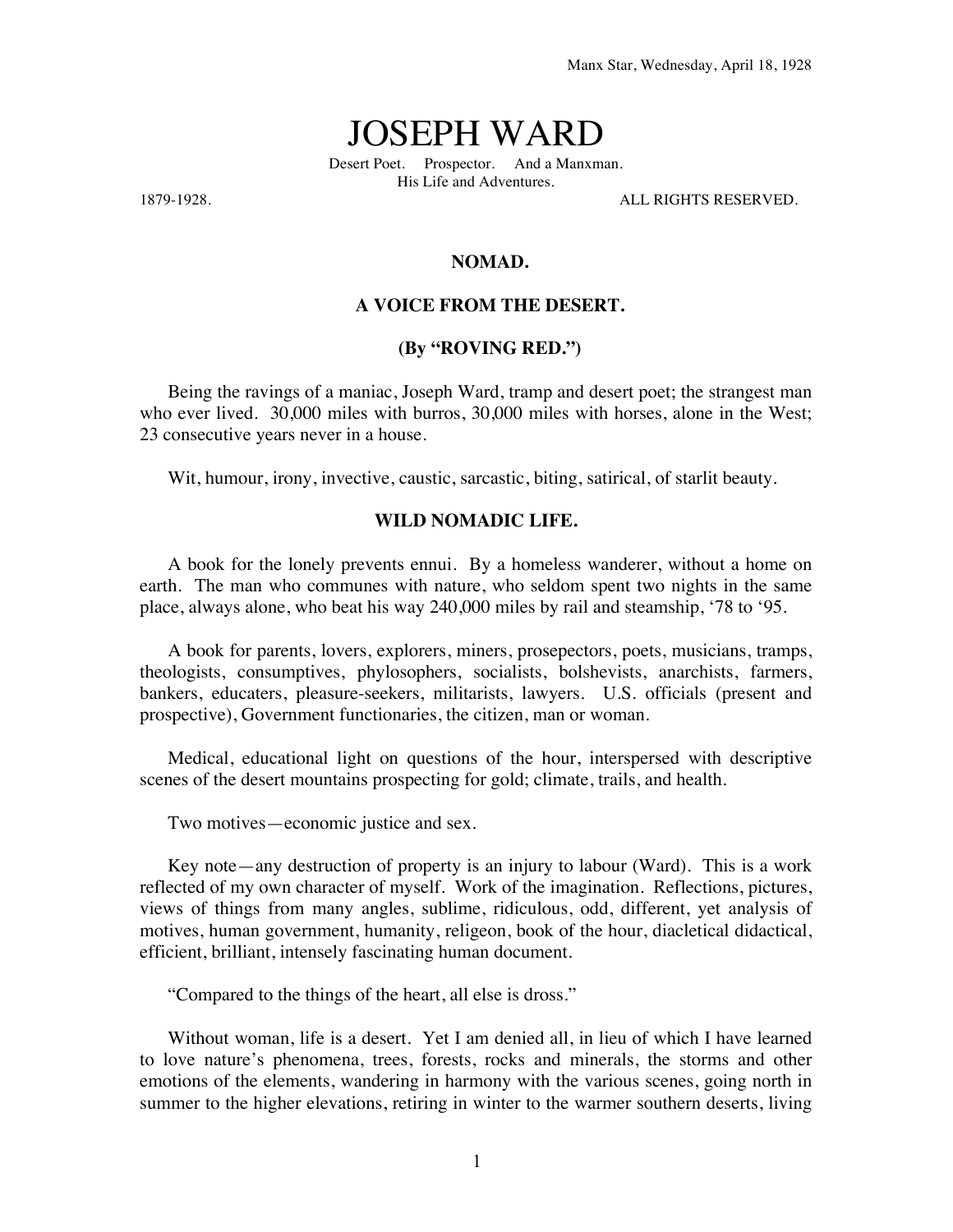the wild life of the Indians, irresponsible to the calls and mandates of civilization; living and enjoying all the varied life out doors. Mountains of the desert and higher ranges, in the canyons of which I have camped alone so often, in places where, perhaps, no one ever stopped before, and may not for centuries to come, being like familiar friends to me. I love these and retire within myself, seeking happiness in my songs and idealistic studies of abstract things, but when the thought returns of what I am forever denied—woman, society and love—my heart sinks like lead and I crave suicide to escape the terrible thought, which, are eating my heart out. At such times I forget about the swindlers who have robbed me. These other thought so overshadowed these more material things, then vanish in my mind out of all proportion. I pine for her who will never come, never materialize, never be; I must dream alone till life's last ember dies.

This is the cause of my wandering 30,000 miles with burros, mostly alone, and as much more with horses since 1880, visiting England in 1890, the last time to see father and mother. I told my father I had then beat my way on railroads and steamships 240,000 miles and had miraculous escapes. Was on a brakebeam, December 30th, 1889, three miles east of Winslow, Arizona, on a west bound freight running 50 mile, an hour; 10 o'clock in the morning, snow on the ground; we ran into a bunch of cattle; 18 cars of merchandise were thrown from the track, piled in a heap, and I underneath amongst the wheels; tops of cars were thrown 100 feet, rails, were torn out of the track and standing vertical upright; cars were piled 20 feet high, 60 feet ahead of the engine, which was thrown on her back to the south, the escaping steam making a noise like a dying whale. I escaped unscathed. Crawling from among the wreck, the conductor coming up and perceiving me just as I was taking my hat out of my pocket and clapping my hands to get warm, stood petrified with astonishment, and said to me: "My God, young fellow, you had a narrow escape. Where is your partner?" I said, "When you threw us off at Holbrook he was afraid to get on." (The conductor having put me off an oil car and bumper at Holbrook, which, had he left me on, I would have been crushed to a pancake). I said: "I guess they are all killed ahead," and started to climb over the wreck to see if I could help the head men. Looking back, I saw the conductor standing still looking at me with amazement, my escape was so miraculous.

I had intended to quit train-beating that very trip, and was going to walk 550 miles north-east to Grand Junction, Colorado, take up land, and settle down. Only three houses on the way, wolves were bad, and dangers from renegrade Navajos and snowstorms. In my wanderings, I seldom stay two nights in the same place, the very thoughts of these things, the result of the evil mentioned and its causes (defficiency of the will and motor functions of the mind, lack of control and stability or stamina or fixity of purpose or firmness or ability to decide or to stay with the decision after I have made it; and the haunting memories of these things, the wild spirit of romance and adventure and exploration which rule my very being, controlled me, and I travelled for the sake of travel, loved change for the sake of change, to escape from that which was unescapable. I being in a natural prison) preventing me from settling down and accumulating property. I simply could not do so, nor can I yet, nor will I ever. It is impossible.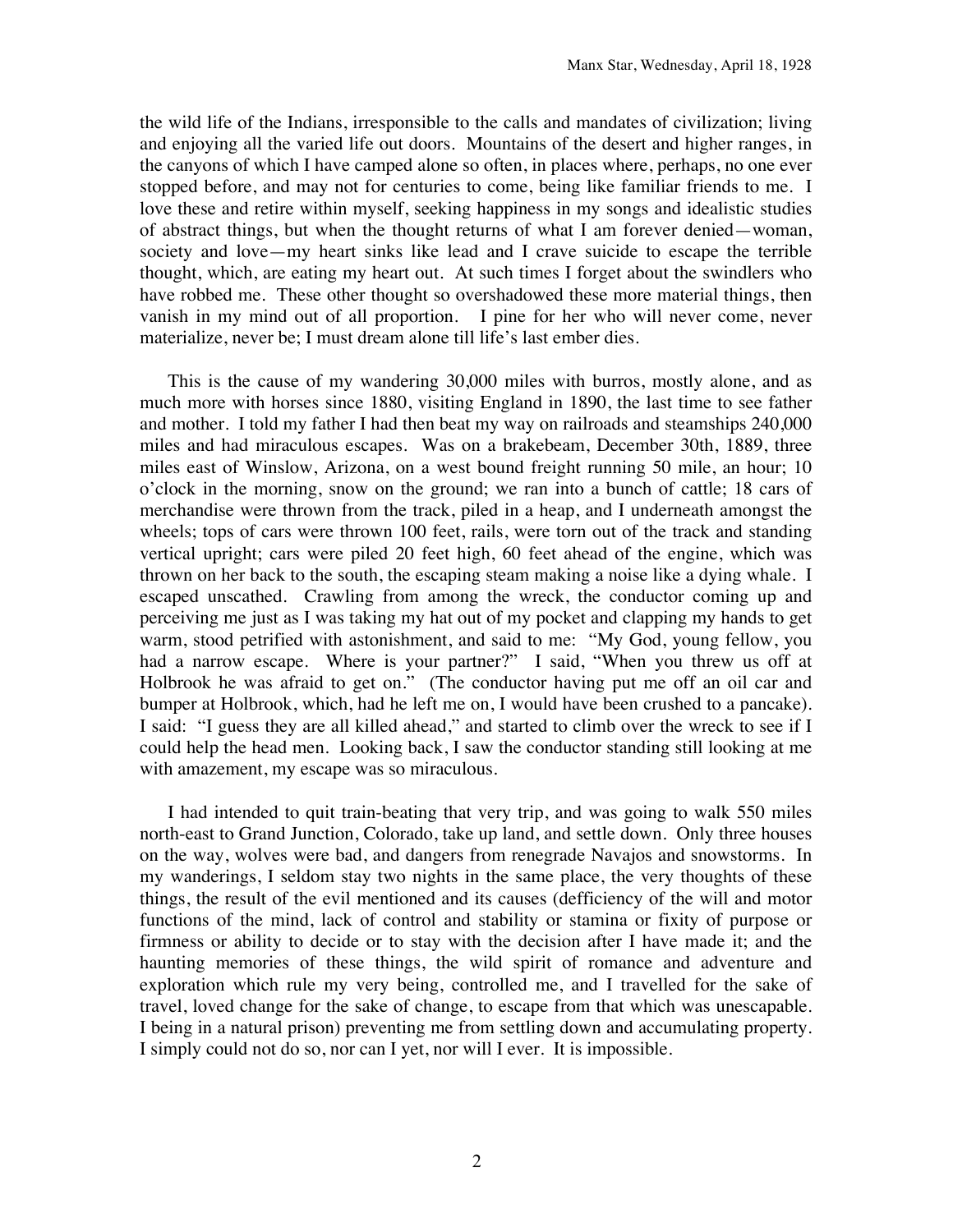I had to go, move, fly anywhere to escape the terrible thoughts which haunted me and rendered suicide sweet; thus I could net profit by the grand opportunities which I observed in my wanderings—lands, mines in Winnipeg and Red River Valley in 1880 and 1882; Colorado in 1881; Montano, Idaho and Washington in 1882, where I walked 1,950 miles through the Yellowstone and Snake River areas, to Henry's Lake to see the floating Island, and back to the Maddison River, seeing on one excet a few men in the Fire Hole Basin, and was at Old Faithful Geyser on the  $28<sup>th</sup>$  day of July, 1882, making the last sixty miles on less than one pound of flour, nearly perishing crossing the Madison River sixty miles above the settlement; crossing Reynolds Pass at midnight; the main summit of the Rocky Mountains – no timber.

I caud hear the wolves baying and could see the Tetons in the moonlight, beautiful as a dream, and coming up the Yellowstone, very few houses, a herd of buffalo (one million strong, so a currier estimated) crossed the river going north. The report came in that the Indians had killed the surveyors. I went up alone, having only a cap and ball revolver. Rafting down the Fen Doreillee River, through the Flathead Reservation in June, 1882, two months before the surveyors of the Northern Pacific were permitted by the Indians to go through here, the Indians threatening to go on the warpath. I being captured by Chief Charlew after an Indian had missed my head by a hair's breadth with a rifle ball. Later, at Vermillion Creek, near the Cabinet Rapids, met Big Head, the Chief of the Spokane, and 25 Indians after horse thieves. I camped with them and returned to Horse Plains, and walked 1,000 miles out of my way to see the Yellowstone Park, returning in the fall and meeting the end of track at Beaver Creek above Rock Island, the track having crossed the Idaho line near Cabinet landing on the  $2<sup>nd</sup>$  of July, '82, if I remember correctly, 7,000 Chinamen and 200 white men and 1,000 murderers and other undesirable people, camp followers, at the west front, under Supt. Halot. Leaving the lonely bitter roots late in the fall of '82 I went to Spokane, took the train to Portland, boat to San Francisco, and train to Los Angeles, and fell in love with the delightful climate and scenes of Southern California and it's Spanish flavour of romance, the charm of which has never left me.

Passing wonderful opportunities which I could not grasp, the seeing clearly. Prospecting came naturally and furnished the safety-valve which prevented suicide. Aside from the emotions, it is the strongest passion which rules me. I will even drop war subpects when opportunity to read of a new mineral presents itself. My extreme unstability and lack of thoroughness, coupled with ignorance, caused me to pass and walk over and actually camp on land which I could have had. Nothing there then but wild horses, unexplored Government land. These camps have produced three hundred millions of dollars, and will produce a total of six hundred millions. I do not count Tonopah, though I could have had this camp in October, 1833, or May, 1900, before Jim Butler passed by it, first, through losing a mule, and second through fear of a bad Indian who ranged there, Montezuma Dick, and who had killed several prospectors. In all those years I had to learn myself geological and mineralogical science; with my present knowledge I would have picked up nearly all of these camps which were later discovered after I had walked over them. I stood on the Goldfield Red Top cropping, May, 1901, and made one location there in April, 1902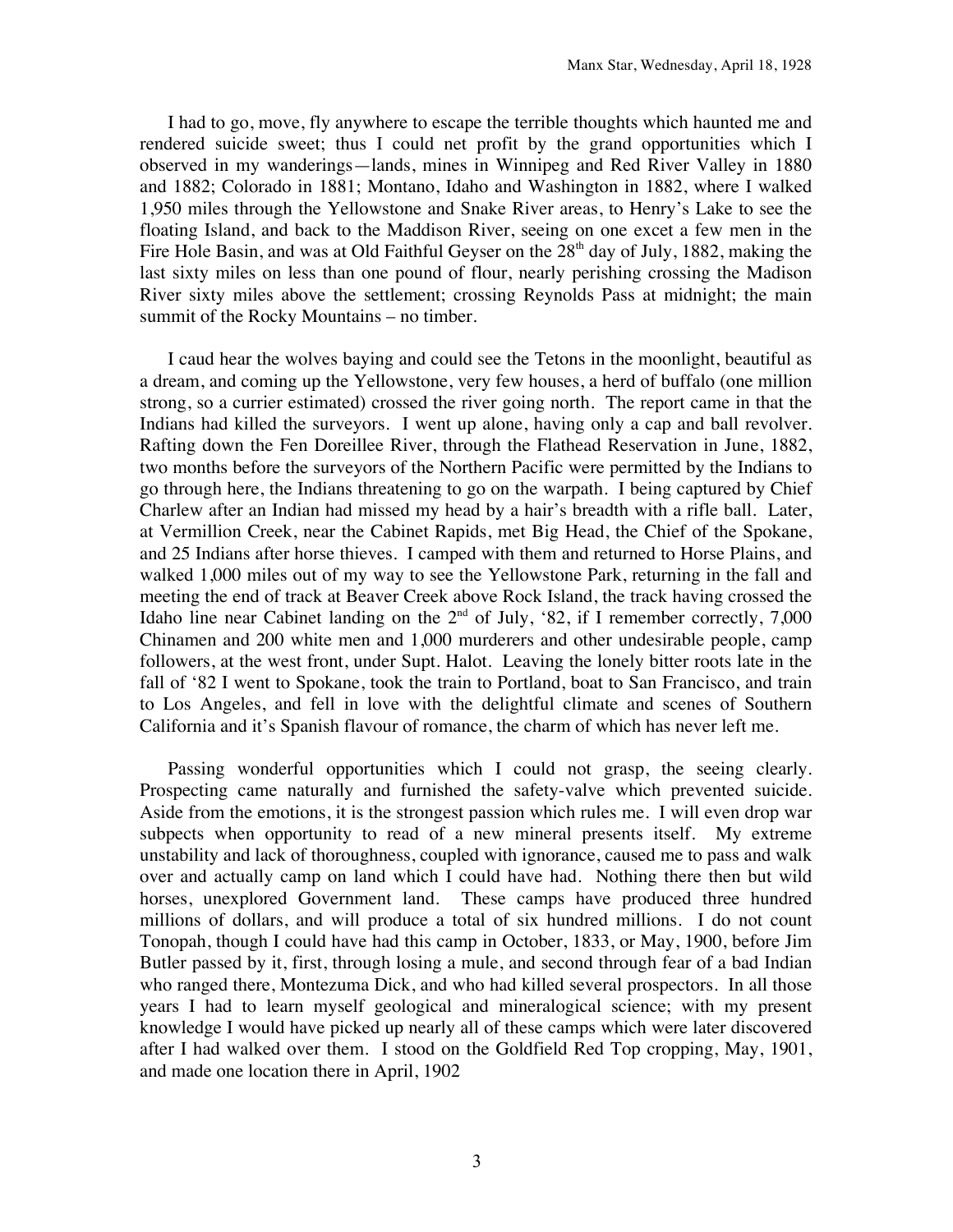# **ODE TO THE SIERRAS**

In hazy June the northland knows Those dazzling cones inspire; And in the cold bright sunlight glows Like some celestial fire.

Thy charm is not in those dark woods Where "rolls the Oregon;" Nor at that lake of evil moods, Where dwells the mystic one.

Nor in that awful abyss tent In Arizona's wilds; Where Plutons baffled rage was spent In melancholly's toils.

Though painted by the hand divine In guilded scenes of love; Yet loneliness was there enshhined, As written from above.

But thy bewitching loveliness Endears us all to thee ; As some sweet tone of nature blessed By Divine symphony.

Thy cloudless skies and summed days I never can forget; Thy foset scenes and shady ways, Their memory lingers yet.

Thy winding trails by shadowy vales I've often paused to lay And listen to thy moaning wails In distance far away.

To hear thy distant waters clear, As the sun sinks in the west; In that entrancing atmosphere, The weary may find rest.

Warm, delicious air it sees, No dampness there, or knows No storms to move the silent trees, or mar thy sunset glows.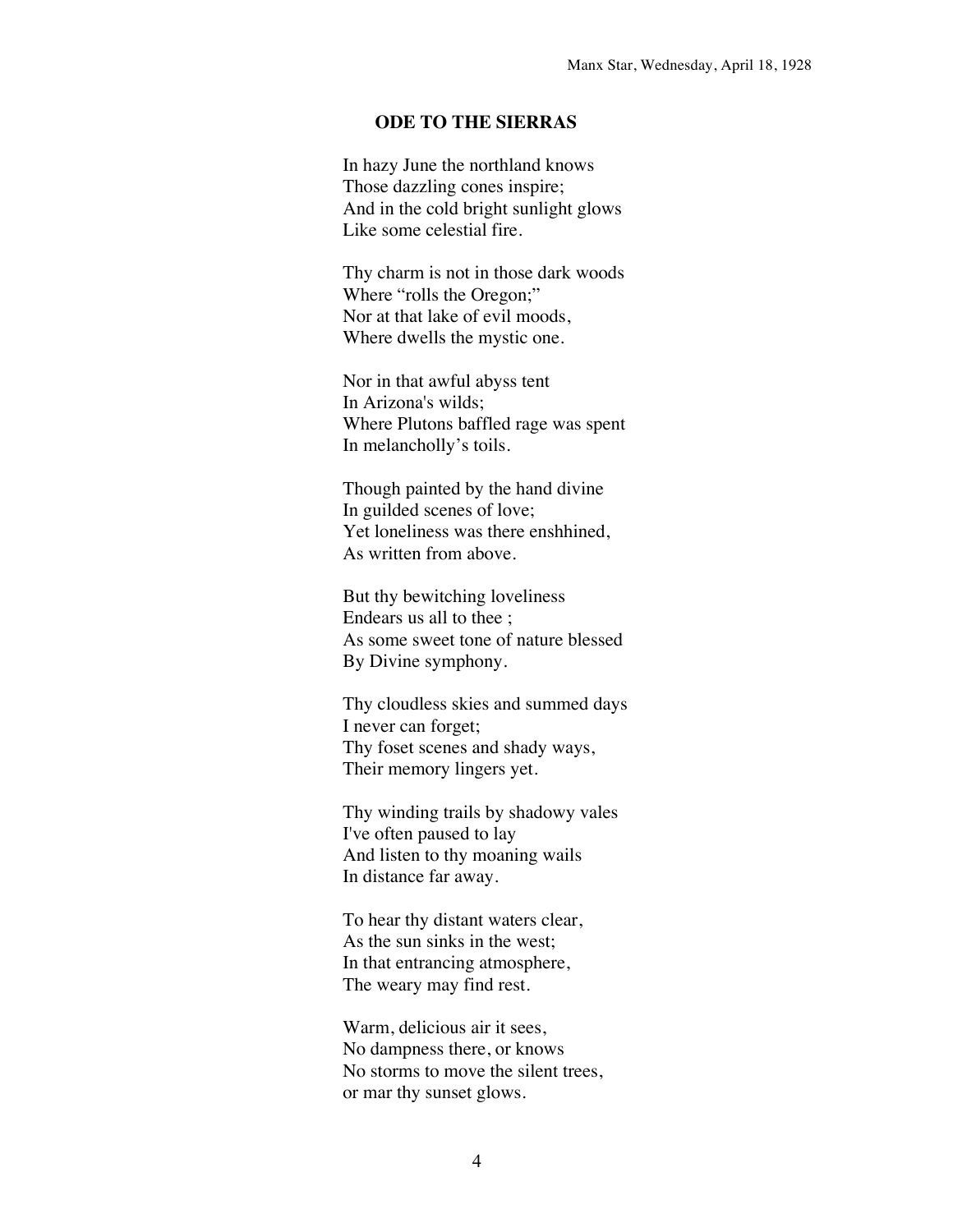By "Alpine" lakes in classic lines I've lingered many a day, To feel the sadness of the pines In jlaintive melody.

Which spake to me in tones of truth, Thy glories long ago; Of hallowed scenes in thy bright youth, The rocks of ages know.

In hot Neveda's shimmering gleams We realize thy worth. Thy long white line in distance seems As something not of earth.

Thy waterfalls like angel vails, From Heavenly fonts above, In colour tonees of music plays Like some sweet voice of love.

Their falling mists and brilliant lights, Like scintillating eyes; Like some descending angels flights Through depths of Paradise.

Falling, falling, falling, falling, In that vale of Heavenly views ; Distant voices calling, calling, Whispering delightful news.

Fleecy dreams, so exquisite, Like floating clouds of snow; Like fire-flies they dart and flit Down to the earth below.

Their sparkling, changing vibrant lines, In countless myriad hues; Like glittering gems from diamond mines, To please us and enthuse.

In radiant tinted glories rare, Like some white drapery Of some sweet lady, pure and fair, Who comes to sing with me.